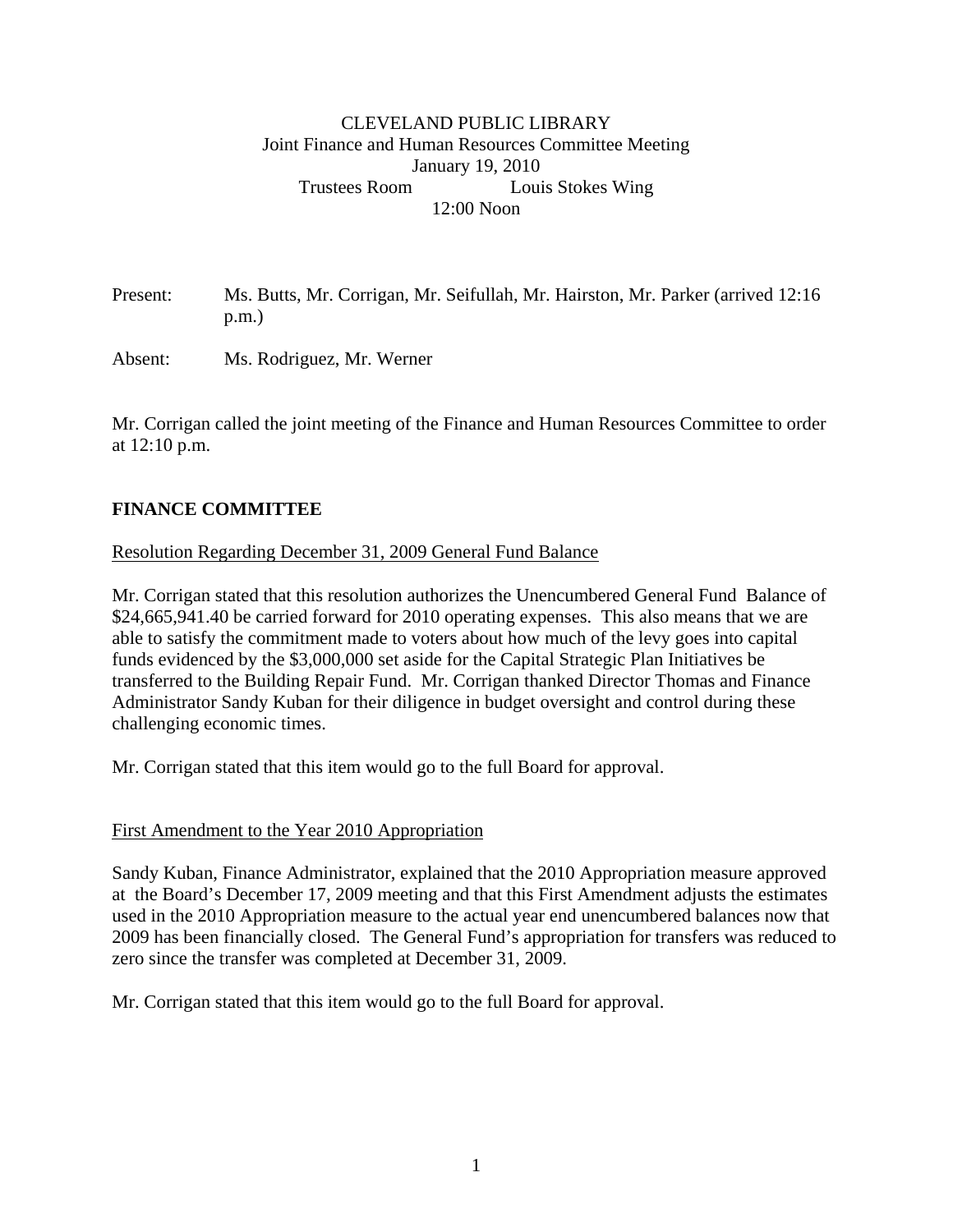### Amendment to the Director's Employment Contract

Mr. Corrigan stated that the library director is not governed by a bargaining unit. However, Mr. Corrigan thanked Director Thomas for volunteering to amend his employment contract to share in the sacrifice with all Cleveland Public Library employees to accommodate unpaid furlough days.

Mr. Corrigan stated that this item would go to the full Board for approval.

### Resolution to Accept Saint Luke's Foundation Grant as Administered by Neighborhood Progress, Inc., for a Student Learning Center at the New Rice Branch

Jan Ridgeway, Community Outreach and Public Affairs Administrator, gave background on this one year grant for the Student Learning Center that would provide the ability to utilize the center for youth as well as adults. The learning center will provide software and technology that will assist with student learning needs, GED and after school tutorial assistance as well as peer-topeer tutoring. This grant budgets \$45,590.00 for personnel cost and \$8,400.00 for technology. An official dedication for the Student Learning Center is being planned.

Mr. Corrigan stated that this item would go to the full Board for approval.

# Change Order #13: New Rice Branch Library Project

Myron Scruggs, Facilities Administrator, gave background on this change order totaling \$8,171.74, that increased East-West Construction's contract for additional lines and credit for materials and the removal and replacement of broken sidewalk not previously included in the contract and increases Harner Plumbing's contract for providing and installing a pressure reducing valve.

Mr. Corrigan stated that the total change orders for this project are below 3%.

Mr. Corrigan stated that this item would go to the full Board for approval.

# **HUMAN RESOURCES**

#### Proposed Revisions to the Human Resources Manual

Sharon Tufts, Human Resources Administrators, stated that the proposed revisions in the Human Resources Manual mirror the language delineated in District 1199: Section 300–Compensation Practices; 385 Legal Holidays amended to accommodate the recent District 1199 negotiations. Specifically, for 2010 only, Presidents' day, Columbus day, Veterans' day and June 1 are designated as unpaid furlough days with the rate of pay for substitute and page employees adjusted to reflect the equivalent of four furlough days in 2010. Section 200-Employment Practices 241.3 Retirement reflects a new graduated scale that adjusts sick leave payouts at retirements; no change through April 2, 2010; then increasing years of services requirements and